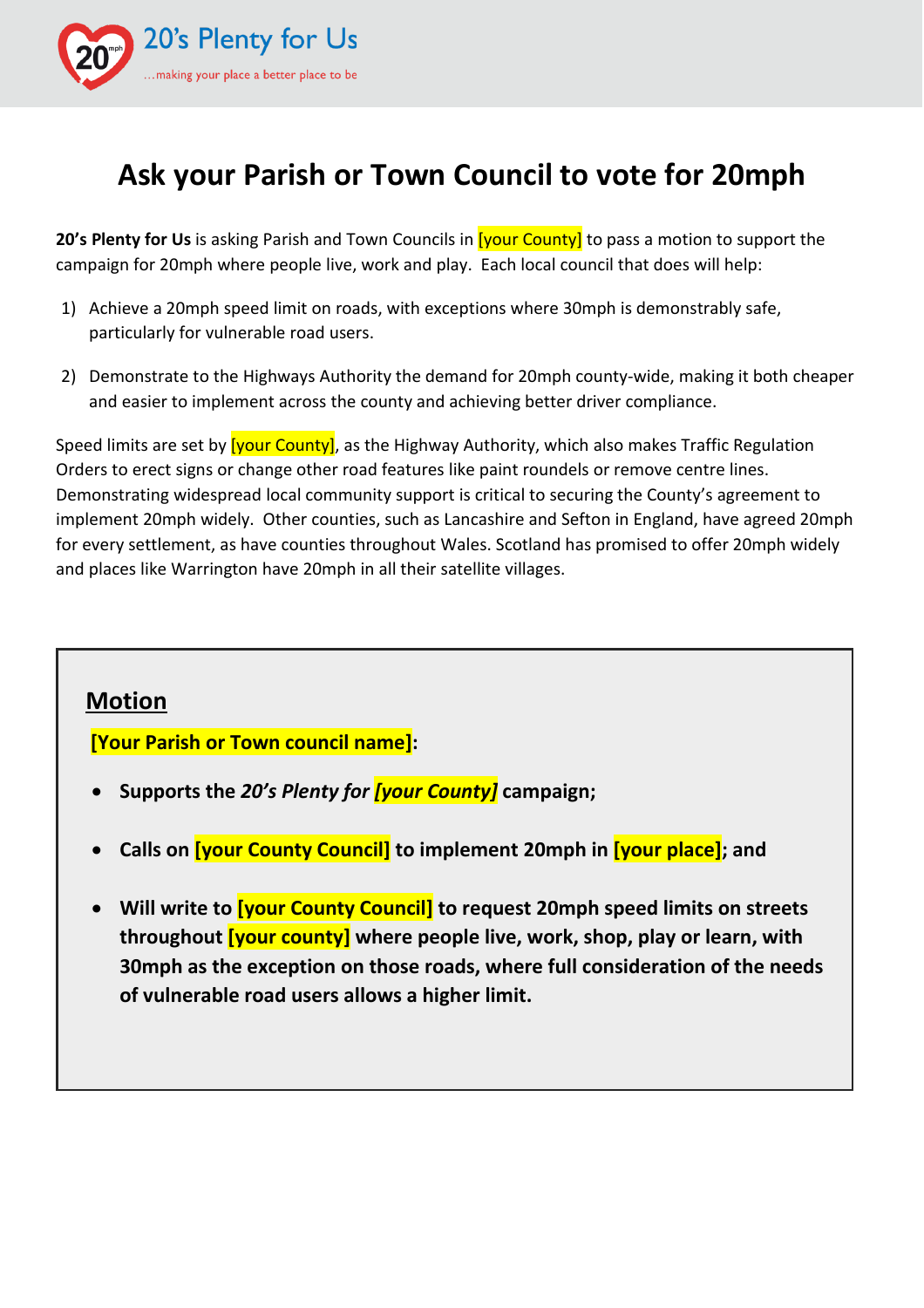

## **Background information on 20mph speed limits**

- 1. **Accepted** as normal by local authorities where 25m people in the UK live, including the whole of Wales and (soon) Scotland. 20mph is global best practice where people mix with motor traffic.
- 2. **Popular**: Government and other surveys consistently find 70% support in residential streets which rises after 20mph limits are introduced.
- 3. **Affordable and cost effective**, with multiple societal, environmental, economic, and climate benefits.
- 4. **Prioritise quality of life**: 20mph helps to create places where human activity, including walking, cycling and social interaction, takes precedence over traffic.
- 5. **Safer**: The UK's Department for Transport estimates that speed a reduction of 1mph in built-up areas reduces casualties by 6%. 20mph schemes typically lead to up to 20% fewer casualties.
- 6. **Better for the environment**: 20mph reduces CO2 emissions by 26% and NOx by 28% compared with 30mph and is 50% quieter.
- 7. **Enforceable**, like any speed limit.
- 8. **Little impact on journey times**: The 'stop-start' nature of traffic in built up areas is a much more significant factor. Roads can stay at 30mph where the needs of vulnerable road users are met. Bus journeys and timetables times are generally unaffected.
- 9. **Speed reductions** occur, even without regular Police enforcement, to the benefit of all road users. Note: all new car models will have in-car speed limiters from 2022.
- 10. **Few signs needed**: 1 or 2 signs on entry and some repeaters to remind drivers and no need for physical calming.
- **11. Sustainable**: Ties in closely with other policies to address climate change, improve air quality and enable more people to walk and cycle – especially for short journeys.

*Signed schemes and public engagement are cost-effective and offer seven times better value for money than heavily-engineered schemes*.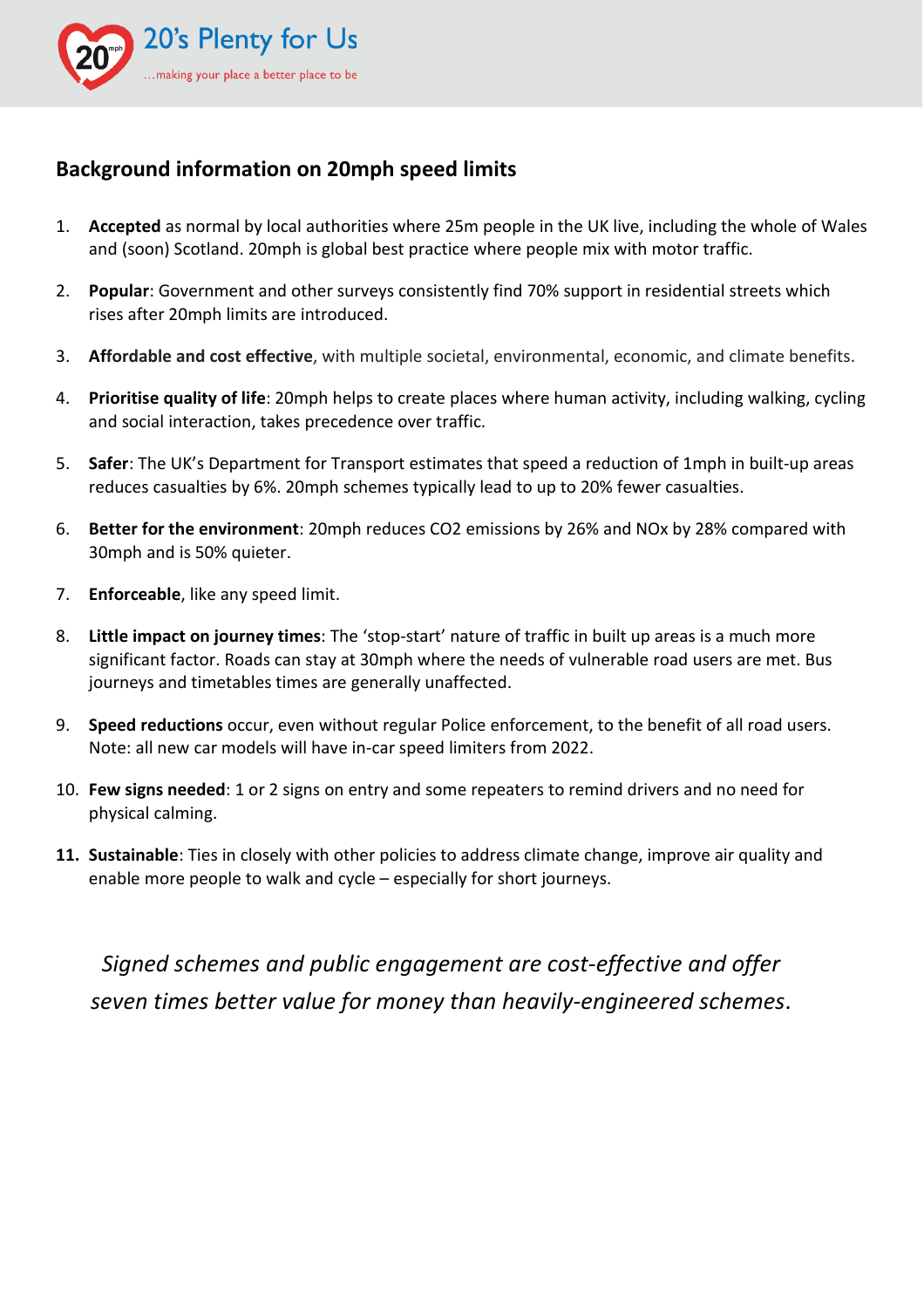

# **More on Benefits of Wide Area 20mph**

### **1. Wide area 20mph is 7x more cost effective**



#### **2. Safer streets for all, particularly children and the elderly**

Significantly reduced risk of serious injury, especially for vulnerable road users together with less fear and intimidation from motor vehicles. Children under 14 years old cannot correctly judge traffic speeds and adults have to keep them safe by setting speed limits and driving at speeds that reduce danger. Being hit at 20mph is around 7x less serious than being hit at 30mph. It's like falling from the 1<sup>st</sup> floor rather than the 3<sup>rd</sup> floor of a building.









6th floor fall

3rd floor fall

1st floor fall

Data from Road Safety Web Publication No. 16 Relationship between Speed and Risk of Fatal Injury: Pedestrians and Car Occupants - Department for Transport (September 2010)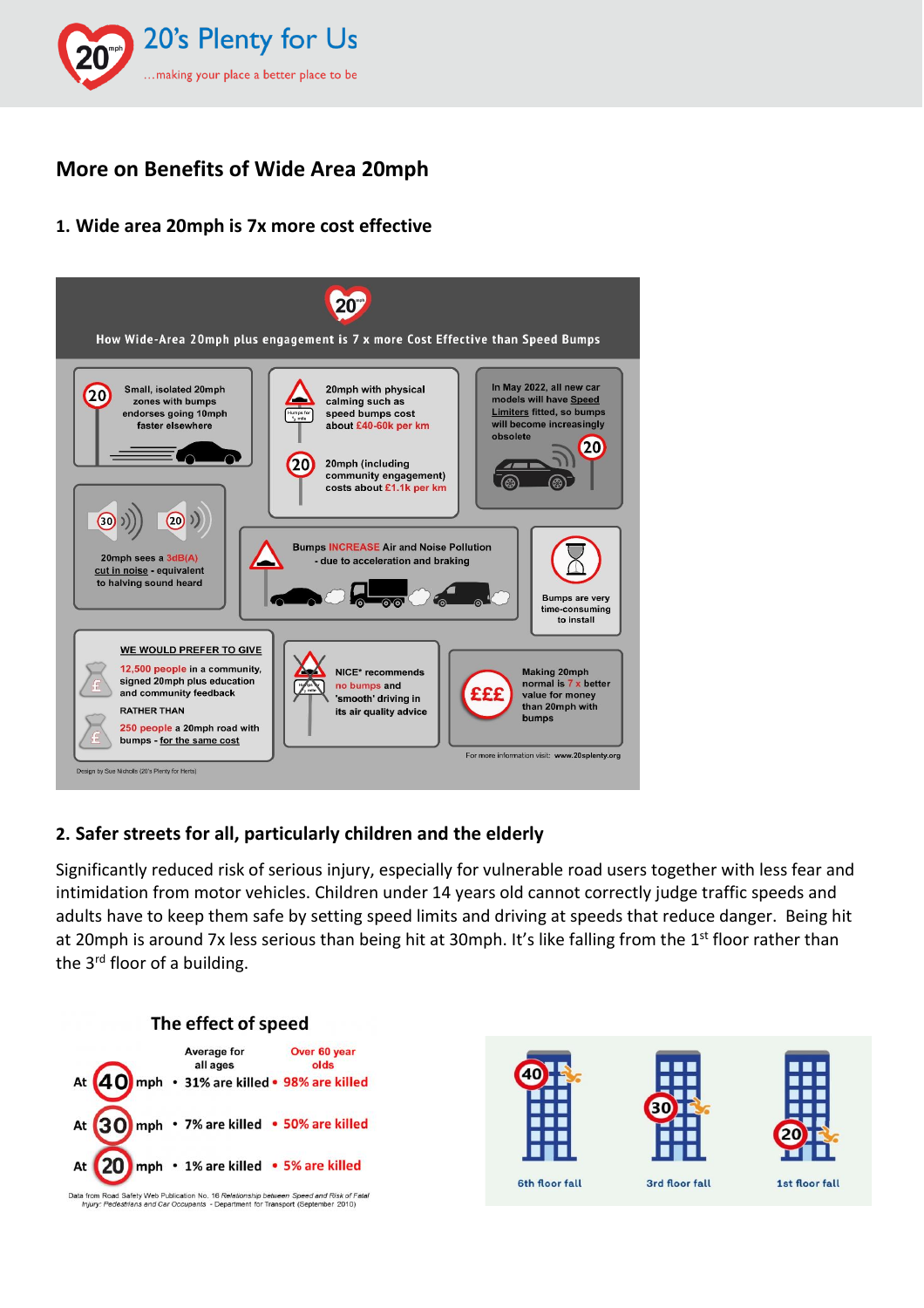

#### **3. More time to see…**

At 20mph your range of vision is greater, enabling you to anticipate danger better.



#### **4. …and more time to stop**

Not only do you see danger earlier, you can stop more quickly. At the point that a car going at 20mph has stopped, a car at 30mph is still travelling at 24mph.



#### **Thinking Distance + Braking Distance = Stopping Distance**

#### **5. Promoting healthy lifestyle: better public health, less pollution, better community**



Inactivity and pollution are major causes of early death in the UK and 20mph is associated with higher levels of activity. As well as reducing obesity, heart disease and loneliness, increased walking and cycling reduces pollution, improves sleep patterns (vehicles at 20mph emit 50% less noise than at 30mph), makes people less anxious and more sociable. The elderly and vulnerable retain independent mobility

longer, keeping them self-sustaining in daily life which reduces social care costs. Children can play out and learn independent mobility, with less taxi duty for parents and carers. Finally, 20mph enables lifestyle changes, renewed community life and a positive atmosphere. Our towns and villages will be more attractive, liveable and sustainable places.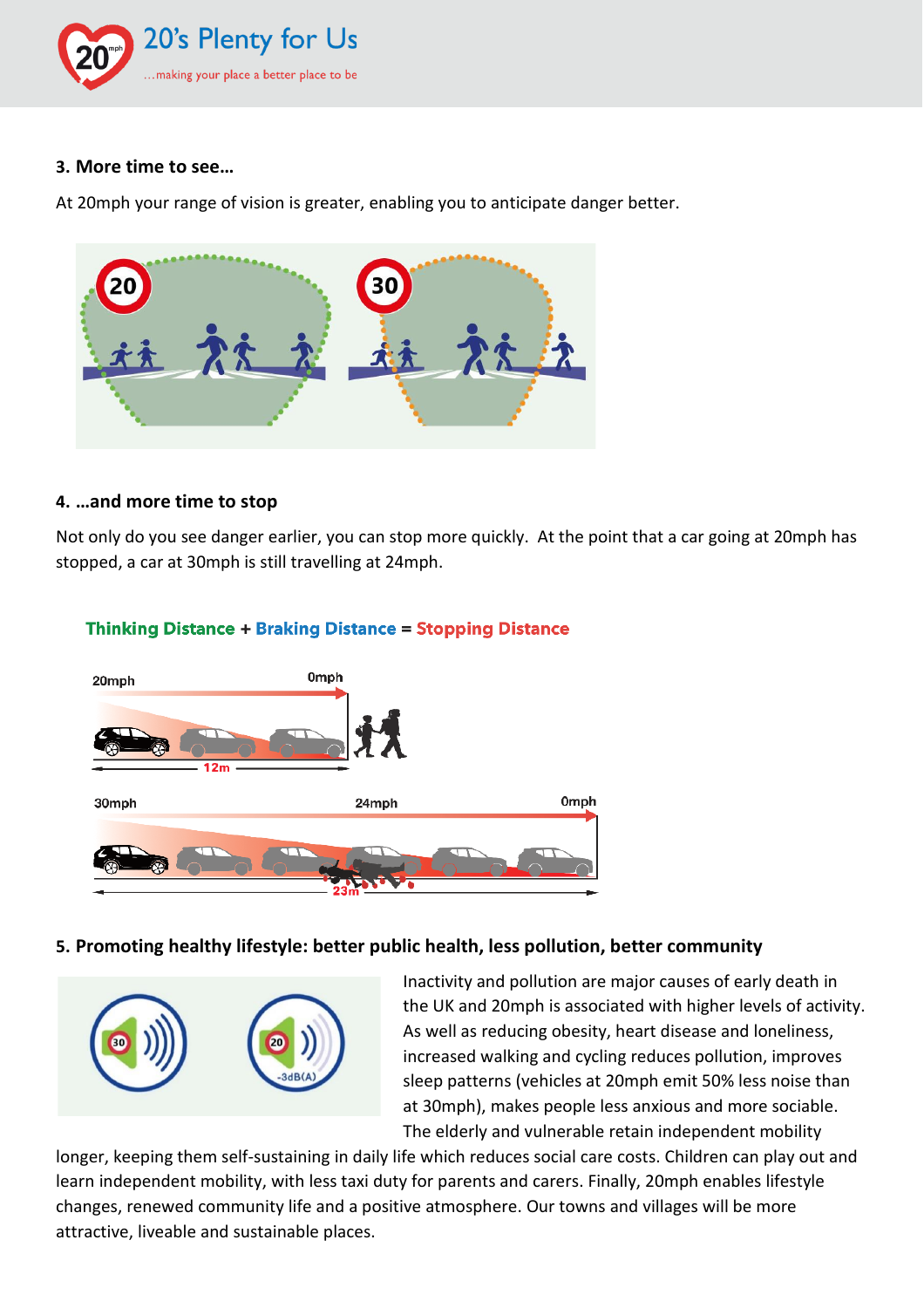

#### **6. Enforcement**

- As with any speed limits, 20mph is enforceable. Individual police forces choose to place different priorities on speed management. Some, such as Avon and Somerset and Metropolitan Police are very active; others less so.
- Even without regular enforcement 20mph limits reduce speeds, collisions and casualties, particularly where there is driver education through community engagement, such as Community Speedwatch.
- Compliance will increase over time, as drivers become used to 20mph. Compliant drivers effectively become pacer vehicles to enforce 20mph on the traffic behind them.
- The introduction of "in car speed limiters" likely to be mandatory on new models from 2022 and all vehicles from 2024 – will further increase compliance without external enforcement. Although drivers can choose to override the limiter, most will welcome the reassurance that they are not breaking the law inadvertently. Vehicles will also have black boxes fitted, which can record the speed limit in the event of a collision, affecting a driver's liability.

#### **7. Strengthening the local economy**

20mph aids local business as people want to shop, socialise and live in 20mph places. Helps fight the trend to online buying towards the local economy and, in particular, our local high streets and town centres.

#### **8. Lowering the cost of traffic danger**

Road casualties are responsible for the loss of over 2% of GDP. Collisions are predictable and preventable. Introducing a safer system by reducing speed brings down casualties, saves money as well as pain and suffering. The trend towards 20mph is well-established in the UK and other countries. With 20mph coming, don't let where you live be left behind.

Wide area 20mph limit schemes typically cost no more than £5-6 per head. Where several places are made 20mph, together some costs, such as the Traffic Regulation Order, can be shared. Larger areas tend to be cheaper per person, since they required fewer signs.

20mph is not expensive and the investment cost brings benefits for years; typically it pays back within months. A calculator on the 20's Plenty website – see example below – can show the cost benefit for your Highway Authority: [https://www.20splenty.org/cost\\_benefit\\_calculator.](https://www.20splenty.org/cost_benefit_calculator)

|                                                                                                                                                                                                                                                                                  | Country           |             | <b>England</b>                      |  |  |
|----------------------------------------------------------------------------------------------------------------------------------------------------------------------------------------------------------------------------------------------------------------------------------|-------------------|-------------|-------------------------------------|--|--|
|                                                                                                                                                                                                                                                                                  | Cost per person   | £5.00       | Note 3                              |  |  |
| Whole country calculator                                                                                                                                                                                                                                                         | Streets converted | 80%         | Note 4                              |  |  |
|                                                                                                                                                                                                                                                                                  | Casualty savings  | 20%         | Note 5                              |  |  |
| Cost:benefit of implementing 20mph                                                                                                                                                                                                                                               | All roads         | 30mph roads | <b>Note</b>                         |  |  |
| DfT reported road casualties in England in 2019                                                                                                                                                                                                                                  | 139,695           | 78,998      | 57%                                 |  |  |
| Of which, casualties on 30mph roads in LAs not yet committed to 20mph                                                                                                                                                                                                            |                   | 50,607      | 36%                                 |  |  |
| Of which: Killed                                                                                                                                                                                                                                                                 |                   | 333         |                                     |  |  |
| Seriously injured                                                                                                                                                                                                                                                                |                   | 8.044       |                                     |  |  |
| Slightly injured                                                                                                                                                                                                                                                                 |                   | 42,230      |                                     |  |  |
| Cost of reported casualties                                                                                                                                                                                                                                                      | £10,260m          | £3,252m     | 32%<br>$\overline{2}$               |  |  |
| Casualty cost per person per year                                                                                                                                                                                                                                                |                   | £83         |                                     |  |  |
| Cost per person to implement 20mph                                                                                                                                                                                                                                               |                   | £5          |                                     |  |  |
| One-off implementation cost @ £5 per person living in LAs not committed to 20mph                                                                                                                                                                                                 |                   | £197m       |                                     |  |  |
| Expected casualty reduction of 20%                                                                                                                                                                                                                                               |                   |             | 8,097 (all severities)              |  |  |
| <b>Expected annual benefit</b>                                                                                                                                                                                                                                                   |                   |             | £520m Based on 20% casualty savings |  |  |
| Payback (months); first year IRR; 5 year benefit                                                                                                                                                                                                                                 |                   |             | 4.5 264% £2.403m                    |  |  |
| * Implementing 20mph on 80% of 30mph roads in England for a one-off cost of £197m could save 8,097 casualties and £520m each year. The<br>investment pays back in 4.5 months with a first year IRR of 264%, saving £2,403m over five years.                                      |                   |             |                                     |  |  |
| $\ast$ Costs for 20mph would be significantly less when implemented as a national default.                                                                                                                                                                                       |                   |             |                                     |  |  |
| > 1 bfT statistics, based on police records (note 1) show 139,695 casualties in England in 2019, of which 50,607 or 36% were on 30mph roads in Local<br>Authorities not yet committed to 20mph, at a cost (note 2) of £3,252m. That's the equivalent of £83 per person per year. |                   |             |                                     |  |  |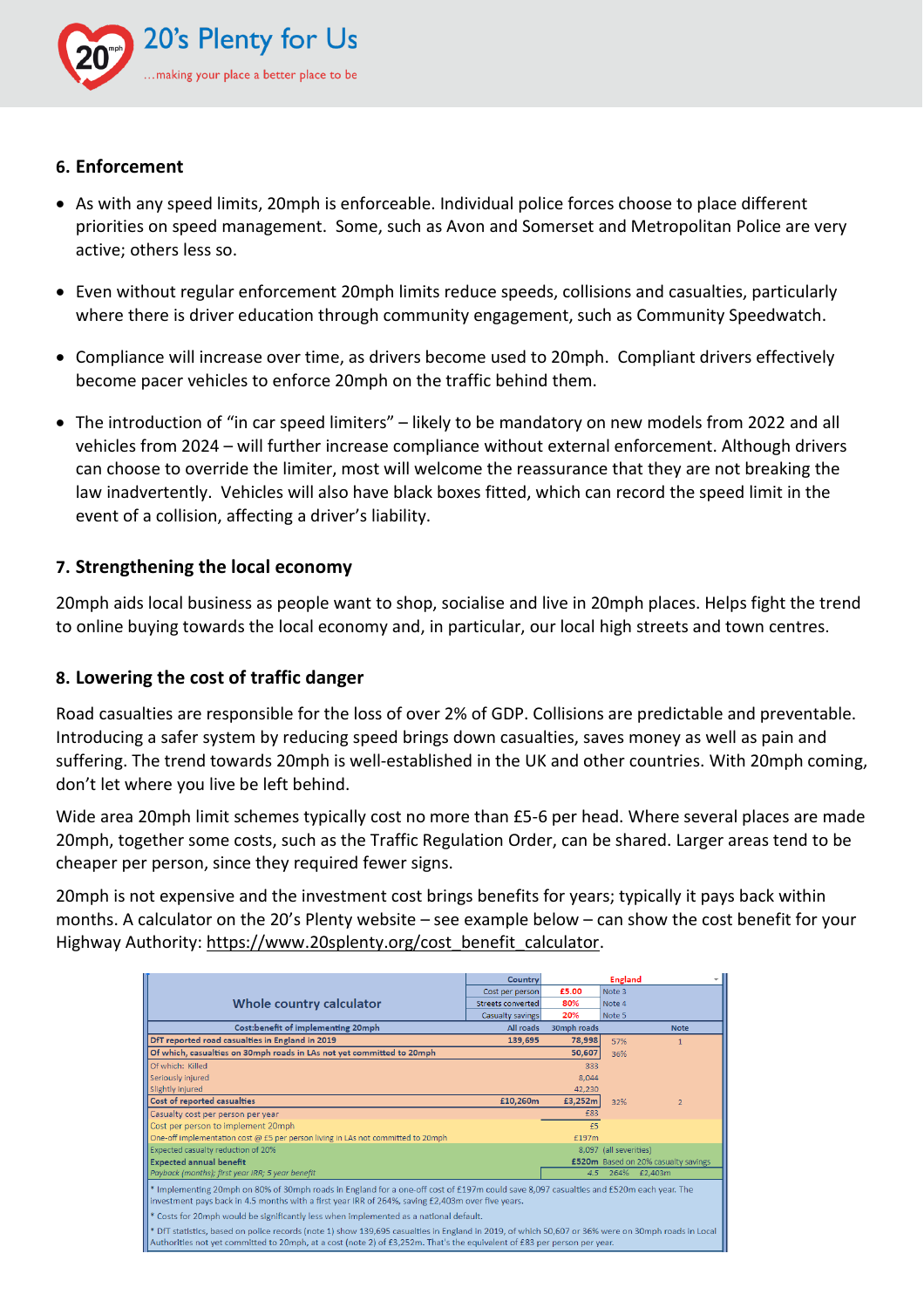

#### **9. Signed only limits reduce road speeds**

Road safety is improved even without 100% compliance with a 20mph limit. Studies, such as those below show that reductions in average seeds are achieved without physical traffic calming or enforcement and such reductions are greatest on faster roads. Even relatively small changes in average speed result in significant casualty savings.

Over time, as 20mph limits become more established and in-car speed limiters become more widespread, compliance levels will increase and average speeds reduce further.

#### **CASE STUDY - Bristol**

Much of Bristol is now 20 mph. Studies have found that speeds on 94% of surveyed roads had fallen, with an overall 2.7mph reduction in average speeds offering estimated casualty reductions per year of 4.53 fatalities, 11.3 serious injuries and 159.3 slight injuries.

These total an estimated cost saving of over £15 million per year - annual savings over 5 times greater than the one-off roll-out cost of £2.77m mostly funded by Government. Over a ten-year period, 20mph in Bristol will have saved 45 lives, 113 serious injuries, 1,593 minor injuries, and save over £147m net - a fantastic return on a public health investment! It also saves drivers on average £50 per vehicle per year on fuel.

#### **CASE STUDY - Scottish Borders**

In a trial involving over 100 communities in the Scottish Borders, speeds were shown to reduce by an average of 3mph, with greater reductions in places with higher pre-speeds.

| <b>Scottish borders</b> |                  |       |  |
|-------------------------|------------------|-------|--|
| 20mph data              | <b>Reduction</b> |       |  |
| <b>Pre-speed</b>        | mph              | %age  |  |
| Up to 24mph             | 1.0              | 4.8%  |  |
| 24 - 27mph              | 3.3              | 12.5% |  |
| $28+$                   | 5.3              | 17.5% |  |



As well as lowering speeds overall, the number of places with higher speeds also reduced. Before the scheme, locations experiencing average speeds above 28mph fell from over 40 to **NONE** after implementation.